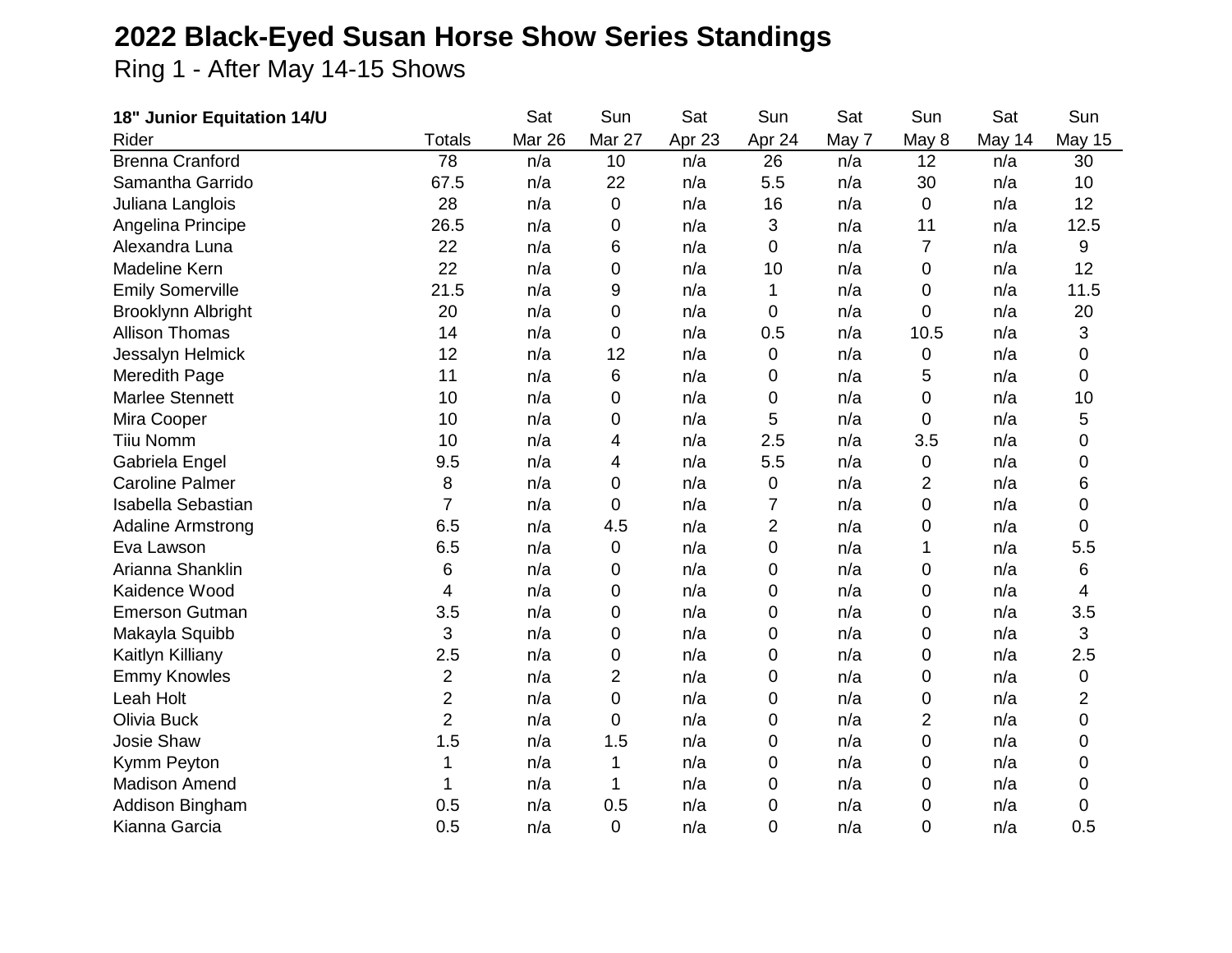| 18" Junior Pleasure 14/U |                         | Sat    | Sun    | Sat    | Sun         | Sat   | Sun         | Sat    | Sun           |
|--------------------------|-------------------------|--------|--------|--------|-------------|-------|-------------|--------|---------------|
| Horse                    | <b>Totals</b>           | Mar 26 | Mar 27 | Apr 23 | Apr 24      | May 7 | May 8       | May 14 | <b>May 15</b> |
| Okalani                  | 69                      | n/a    | 30     | n/a    | 13.5        | n/a   | 23          | n/a    | 2.5           |
| Color Me Happy           | 47.5                    | n/a    | 6.5    | n/a    | 7           | n/a   | 18          | n/a    | 16            |
| Spill the Beans          | 47                      | n/a    | 0      | n/a    | 23          | n/a   | 0           | n/a    | 24            |
| <b>What About Bob</b>    | 38                      | n/a    | 0      | n/a    | $\mathbf 0$ | n/a   | 18          | n/a    | 20            |
| Tonka Toy                | 36.5                    | n/a    | 10     | n/a    | 2.5         | n/a   | 10          | n/a    | 14            |
| Potomac Relly            | 26.5                    | n/a    | 0      | n/a    | 13          | n/a   | 0           | n/a    | 13.5          |
| Manipulated              | 20                      | n/a    | 0      | n/a    | 0           | n/a   | 0           | n/a    | 20            |
| Polo the Pony            | 17                      | n/a    | 3      | n/a    | 5.5         | n/a   | 1           | n/a    | 7.5           |
| <b>Severn Revelry</b>    | 17                      | n/a    | 12     | n/a    | 0           | n/a   | 0           | n/a    | 5             |
| <b>Southern Cross</b>    | 17                      | n/a    | 0      | n/a    | 5           | n/a   | 1           | n/a    | 11            |
| Holly Dolly Dun It       | 12                      | n/a    | 0      | n/a    | 4           | n/a   | 0           | n/a    | 8             |
| Potomac Gossip Girl      | 9                       | n/a    | 0      | n/a    | 0           | n/a   | 0           | n/a    | 9             |
| Saving Grace             | 7.5                     | n/a    | 3      | n/a    | 0           | n/a   | 0           | n/a    | 4.5           |
| Perseus                  | $\overline{7}$          | n/a    | 0      | n/a    | 7           | n/a   | 0           | n/a    | 0             |
| Rockstar Lady            | 7                       | n/a    | 5      | n/a    | 0           | n/a   | 2           | n/a    | 0             |
| Runny Mede Knight Hawk   | 7                       | n/a    | 6      | n/a    | 1           | n/a   | 0           | n/a    | 0             |
| <b>Best Buddy</b>        | 6                       | n/a    | 0      | n/a    | 0           | n/a   | 6           | n/a    | 0             |
| Huckleberry Finn         | 5                       | n/a    | 0      | n/a    | 0           | n/a   | 0           | n/a    | $\sqrt{5}$    |
| Zoey with a Y            | 4.5                     | n/a    | 4      | n/a    | 0           | n/a   | 0           | n/a    | 0.5           |
| Courageous Summer        | 3.5                     | n/a    | 0      | n/a    | 0           | n/a   | 0           | n/a    | 3.5           |
| <b>Smooth Criminal</b>   | 3                       | n/a    | 0      | n/a    | 0           | n/a   | 3           | n/a    | 0             |
| Sol Del'Oro              | 3                       | n/a    | 0      | n/a    | 0           | n/a   | 0           | n/a    | 3             |
| <b>Billy The Kid</b>     | 2.5                     | n/a    | 2.5    | n/a    | 0           | n/a   | 0           | n/a    | 0             |
| Frostiron                | $\overline{\mathbf{c}}$ | n/a    | 0      | n/a    | 1.5         | n/a   | 0           | n/a    | 0.5           |
| <b>Shitz Creek</b>       | $\overline{2}$          | n/a    | 2      | n/a    | 0           | n/a   | 0           | n/a    | 0             |
| Don't Skip This          | 1.5                     | n/a    | 0      | n/a    | 0           | n/a   | 1.5         | n/a    | 0             |
| <b>Mack Truck</b>        | 1                       | n/a    | 0      | n/a    | 0.5         | n/a   | 0.5         | n/a    | 0             |
| <b>Charlie Brown</b>     | 0.5                     | n/a    | 0      | n/a    | 0.5         | n/a   | $\mathbf 0$ | n/a    | 0             |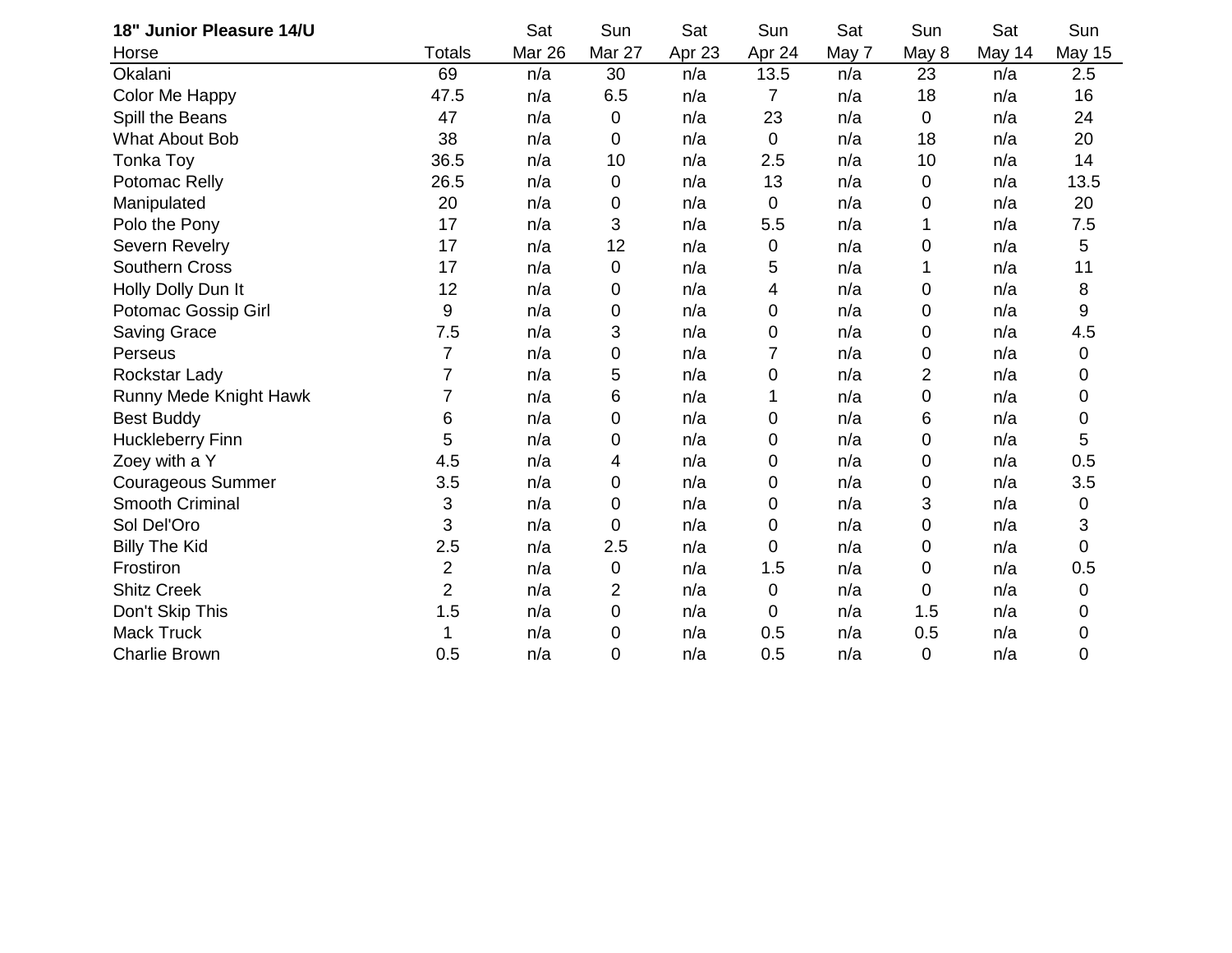| 2'0" Junior Equitation 17/U |                | Sat    | Sun       | Sat    | Sun         | Sat   | Sun   | Sat    | Sun            |
|-----------------------------|----------------|--------|-----------|--------|-------------|-------|-------|--------|----------------|
| Rider                       | Totals         | Mar 26 | Mar 27    | Apr 23 | Apr 24      | May 7 | May 8 | May 14 | <b>May 15</b>  |
| <b>Caroline Polson</b>      | 63             | n/a    | 7         | n/a    | 22          | n/a   | 14    | n/a    | 20             |
| Mary-Charlotte McGrath      | 57.5           | n/a    | 20        | n/a    | 10          | n/a   | 13    | n/a    | 14.5           |
| Karleigh Kacelowicz         | 38.5           | n/a    | 23        | n/a    | 2           | n/a   | 1.5   | n/a    | 12             |
| Reese Albany                | 24.5           | n/a    | $\pmb{0}$ | n/a    | 13          | n/a   | 11.5  | n/a    | 0              |
| Marina Tarantino            | 20             | n/a    | 5.5       | n/a    | 2           | n/a   | 12.5  | n/a    | 0              |
| Mira Stengel                | 18             | n/a    | 0         | n/a    | 8.5         | n/a   | 6.5   | n/a    | 3              |
| <b>Grace Balcerak</b>       | 17.5           | n/a    | 7         | n/a    | 0           | n/a   | 3.5   | n/a    | $\overline{7}$ |
| Addison Bingham             | 17             | n/a    | 0         | n/a    | 4           | n/a   | 9     | n/a    | 4              |
| Kylie Collier               | 15.5           | n/a    | 0         | n/a    | 2           | n/a   | 6     | n/a    | 7.5            |
| Clarissa Avelar             | 13.5           | n/a    | 1         | n/a    | 11.5        | n/a   | 0     | n/a    | 1              |
| Audrey Weland               | 10.5           | n/a    | 0         | n/a    | 2.5         | n/a   | 6     | n/a    | $\overline{c}$ |
| <b>Cameron Gill</b>         | 8              | n/a    | 8         | n/a    | 0           | n/a   | 0     | n/a    | 0              |
| Jessica M. Carpenter        | 8              | n/a    | 8         | n/a    | 0           | n/a   | 0     | n/a    | 0              |
| Aidyn Kenealy               | 6.5            | n/a    | 0         | n/a    | 6.5         | n/a   | 0     | n/a    | 0              |
| <b>Erica Davis</b>          | 4              | n/a    | 0         | n/a    | 0           | n/a   | 0     | n/a    | 4              |
| Phebe Koundinya             | 3              | n/a    | 0         | n/a    | 0           | n/a   | 0     | n/a    | 3              |
| <b>Audrey Contardo</b>      | 2.5            | n/a    | 0         | n/a    | 0           | n/a   | 0     | n/a    | 2.5            |
| <b>Natalie Mascis</b>       | $\overline{2}$ | n/a    | 0         | n/a    | 0           | n/a   | 0     | n/a    | 2              |
| Emma Wasilewski             | 1.5            | n/a    | 0         | n/a    | 0           | n/a   | 0.5   | n/a    |                |
| Kaliyah Hodges              | 1.5            | n/a    | 1.5       | n/a    | 0           | n/a   | 0     | n/a    | 0              |
| <b>Addison Kacelowicz</b>   | 0.5            | n/a    | $\pmb{0}$ | n/a    | 0           | n/a   | 0     | n/a    | 0.5            |
| Kaitlyn Kyle                | 0.5            | n/a    | 0.5       | n/a    | 0           | n/a   | 0     | n/a    | 0              |
| Lakiyah Teachy              | 0.5            | n/a    | 0.5       | n/a    | 0           | n/a   | 0     | n/a    | 0              |
| 2'0" Junior Pleasure 17/U   |                | Sat    | Sun       | Sat    | Sun         | Sat   | Sun   | Sat    | Sun            |
| Horse                       | <b>Totals</b>  | Mar 26 | Mar 27    | Apr 23 | Apr 24      | May 7 | May 8 | May 14 | <b>May 15</b>  |
| This Time, With Passion     | 57             | n/a    | 17        | n/a    | 20          | n/a   | 20    | n/a    | $\mathbf 0$    |
| Solve The Puzzle            | 47             | n/a    | 0         | n/a    | 20          | n/a   | 13.5  | n/a    | 13.5           |
| Georgie Boy                 | 40             | n/a    | 12        | n/a    | $\mathbf 0$ | n/a   | 8     | n/a    | 20             |
| <b>OCF Mocha latte</b>      | 37             | n/a    | 14.5      | n/a    | 7.5         | n/a   | 15    | n/a    | $\mathbf 0$    |
| Potomac Nikki               | 20             | n/a    | 0         | n/a    | $\pmb{0}$   | n/a   | 0     | n/a    | 20             |
| Aladdin                     | 17.5           | n/a    | 6         | n/a    | 4           | n/a   | 0     | n/a    | 7.5            |
| Front Page News             | 16.5           | n/a    | 0         | n/a    | 0           | n/a   | 11    | n/a    | 5.5            |
| <b>Risky Proposition</b>    | 16             | n/a    | 5         | n/a    | 11          | n/a   | 0     | n/a    | 0              |
| Once In a Blue Moon         | 12             | n/a    | 0         | n/a    | 5           | n/a   | 7     | n/a    | 0              |
| Manipulated                 | 10             | n/a    | 10        | n/a    | 0           | n/a   | 0     | n/a    | 0              |
| Don't Skip This             | 9              | n/a    | 0         | n/a    | 0           | n/a   | 0     | n/a    | 9              |
| <b>Billy The Kid</b>        | 8              | n/a    | 0         | n/a    | 8           | n/a   | 0     | n/a    | 0              |
| <b>Sincerely Yours</b>      | 8              | n/a    | 8         | n/a    | 0           | n/a   | 0     | n/a    | 0              |
| Penny Lane                  | 6.5            | n/a    | 0         | n/a    | 0           | n/a   | 5     | n/a    | 1.5            |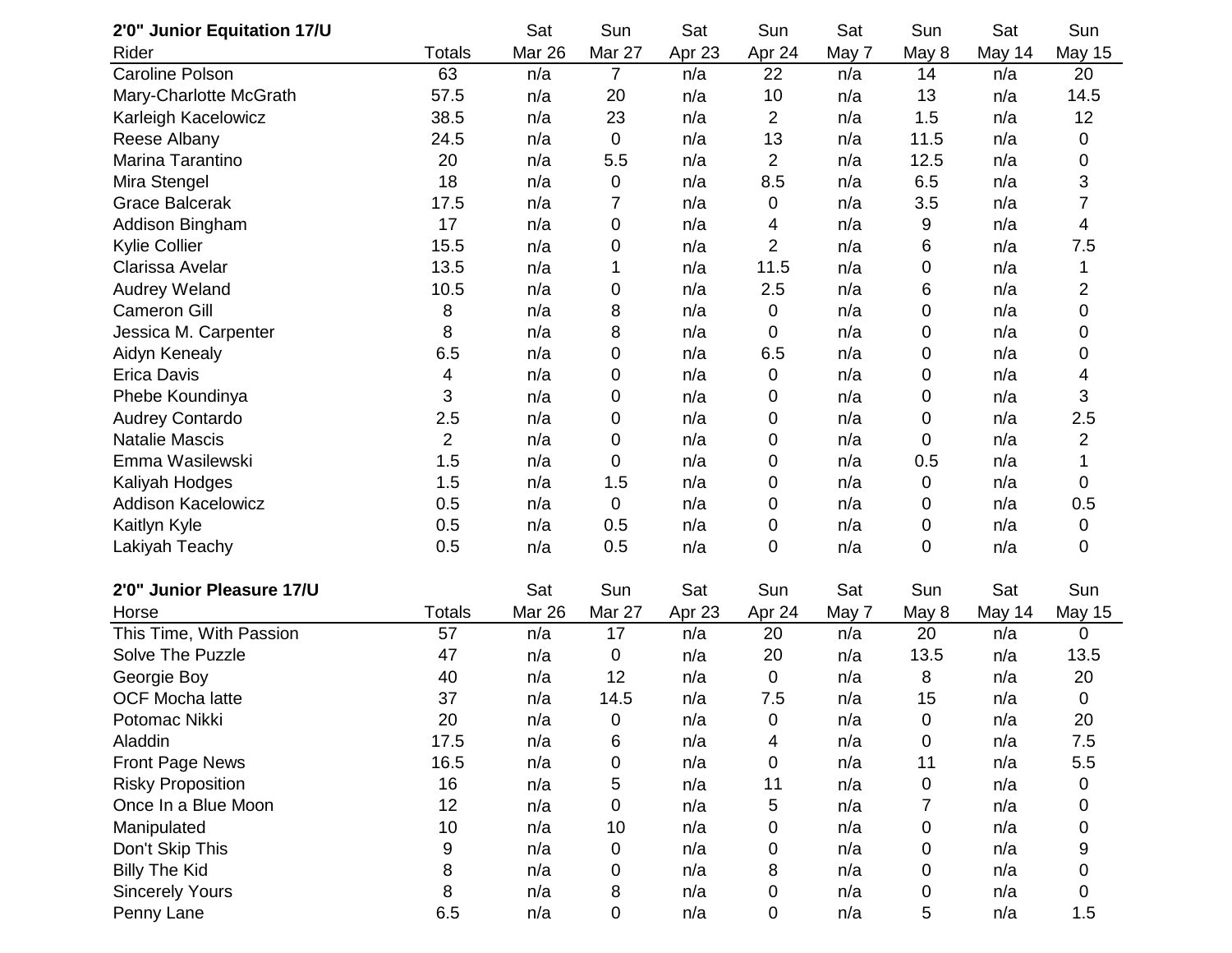| 2'0" Junior Pleasure 17/U (continued) |                |                |        |        |        |       |       |        |                |
|---------------------------------------|----------------|----------------|--------|--------|--------|-------|-------|--------|----------------|
| <b>American Luxury</b>                | 6              | n/a            | 4      | n/a    | 2      | n/a   | 0     | n/a    | 0              |
| <b>Tizabullet</b>                     | 6              | n/a            | 0      | n/a    | 6      | n/a   | 0     | n/a    | 0              |
| Life's Destiny                        | 3              | n/a            | 0      | n/a    | 0      | n/a   | 0     | n/a    | 3              |
| <b>Hocus Pocus</b>                    | 2.5            | n/a            | 2.5    | n/a    | 0      | n/a   | 0     | n/a    | 0              |
| Clarimond                             | 2              | n/a            | 2      | n/a    | 0      | n/a   | 0     | n/a    | 0              |
| <b>Nines</b>                          | 2              | n/a            | 0      | n/a    | 0      | n/a   | 0     | n/a    | 2              |
| Shades of Blue                        | $\overline{2}$ | n/a            | 0      | n/a    | 0      | n/a   | 0     | n/a    | $\overline{2}$ |
| Way Too Charming                      | $\overline{2}$ | n/a            | 0      | n/a    | 0      | n/a   | 2     | n/a    | 0              |
| 2'0" Schooling Hunter                 |                | Sat            | Sun    | Sat    | Sun    | Sat   | Sun   | Sat    | Sun            |
| Horse                                 | <b>Totals</b>  | Mar 26         | Mar 27 | Apr 23 | Apr 24 | May 7 | May 8 | May 14 | <b>May 15</b>  |
| <b>Covenant Beau's Secret</b>         | 77.5           | 26             | n/a    | 12     | n/a    | 22    | n/a   | 17.5   | n/a            |
| Color Me Happy                        | 26             | 0              | n/a    | 0      | n/a    | 26    | n/a   | 0      | n/a            |
| One for All                           | 21             | 6.5            | n/a    | 14.5   | n/a    | 0     | n/a   | 0      | n/a            |
| Oakie Doke                            | 16             | 0              | n/a    | 0      | n/a    | 0     | n/a   | 16     | n/a            |
| Potomac Secret Keeper                 | 16             | 0              | n/a    | 0      | n/a    | 0     | n/a   | 16     | n/a            |
| <b>Tater Tot</b>                      | 14             | 14             | n/a    | 0      | n/a    | 0     | n/a   | 0      | n/a            |
| The Dread Pirate Roberts              | 14             | $\mathbf 0$    | n/a    | 14     | n/a    | 0     | n/a   | 0      | n/a            |
| LaLeLu                                | 13.5           | 13.5           | n/a    | 0      | n/a    | 0     | n/a   | 0      | n/a            |
| #thisiswhywecanthavenicethings        | 12             | 0              | n/a    | 0      | n/a    | 12    | n/a   | 0      | n/a            |
| Primavera Rain                        | 12             | 0              | n/a    | 12     | n/a    | 0     | n/a   | 0      | n/a            |
| Potomac Nikki                         | 10             | 0              | n/a    | 0      | n/a    | 0     | n/a   | 10     | n/a            |
| Valentine                             | 9              | 0              | n/a    | 9      | n/a    | 0     | n/a   | 0      | n/a            |
| Finnegan (Del Valle)                  | 8              | 0              | n/a    | 0      | n/a    | 8     | n/a   | 0      | n/a            |
| Solve The Puzzle                      | 8              | 0              | n/a    | 5      | n/a    | 0     | n/a   | 3      | n/a            |
| <b>Hocus Pocus</b>                    | 6              | 0              | n/a    | 0      | n/a    | 0     | n/a   | 6      | n/a            |
| <b>Wishful Thinking</b>               | 6              | 0              | n/a    | 6      | n/a    | 0     | n/a   | 0      | n/a            |
| <b>Nines</b>                          | 5.5            | 0              | n/a    | 0      | n/a    | 0     | n/a   | 5.5    | n/a            |
| Step One Two                          | 5.5            | 0              | n/a    | 0      | n/a    | 5.5   | n/a   | 0      | n/a            |
| <b>Warrior Jonesy</b>                 | 4.5            | 2              | n/a    | 2.5    | n/a    | 0     | n/a   | 0      | n/a            |
| Annabelle Blue                        | 4              | 4              | n/a    | 0      | n/a    | 0     | n/a   | 0      | n/a            |
| Finnegan (Howard)                     | 4              | 4              | n/a    | 0      | n/a    | 0     | n/a   | 0      | n/a            |
| Only a Mommas Boy                     | 4              | 0              | n/a    | 4      | n/a    | 0     | n/a   | 0      | n/a            |
| What About Bob                        | 4              | 4              | n/a    | 0      | n/a    | 0     | n/a   | 0      | n/a            |
| King of the North                     | 3.5            | 0              | n/a    | 0      | n/a    | 0     | n/a   | 3.5    | n/a            |
| LJS Kachina                           | 3.5            | 0              | n/a    | 3.5    | n/a    | 0     | n/a   | 0      | n/a            |
| <b>Orchard Hill's Jaded</b>           | 3              | 3              | n/a    | 0      | n/a    | 0     | n/a   | 0      | n/a            |
| Pinstripe                             | 3              | 0              | n/a    | 0      | n/a    | 0     | n/a   | 3      | n/a            |
| <b>Toasted Marshmallow</b>            | 3              | 0              | n/a    | 0      | n/a    | 3     | n/a   | 0      | n/a            |
| <b>Best Buddy</b>                     | 2.5            | 2.5            | n/a    | 0      | n/a    | 0     | n/a   | 0      | n/a            |
| <b>Stitch Valentine</b>               | $\overline{2}$ | $\overline{2}$ | n/a    | 0      | n/a    | 0     | n/a   | 0      | n/a            |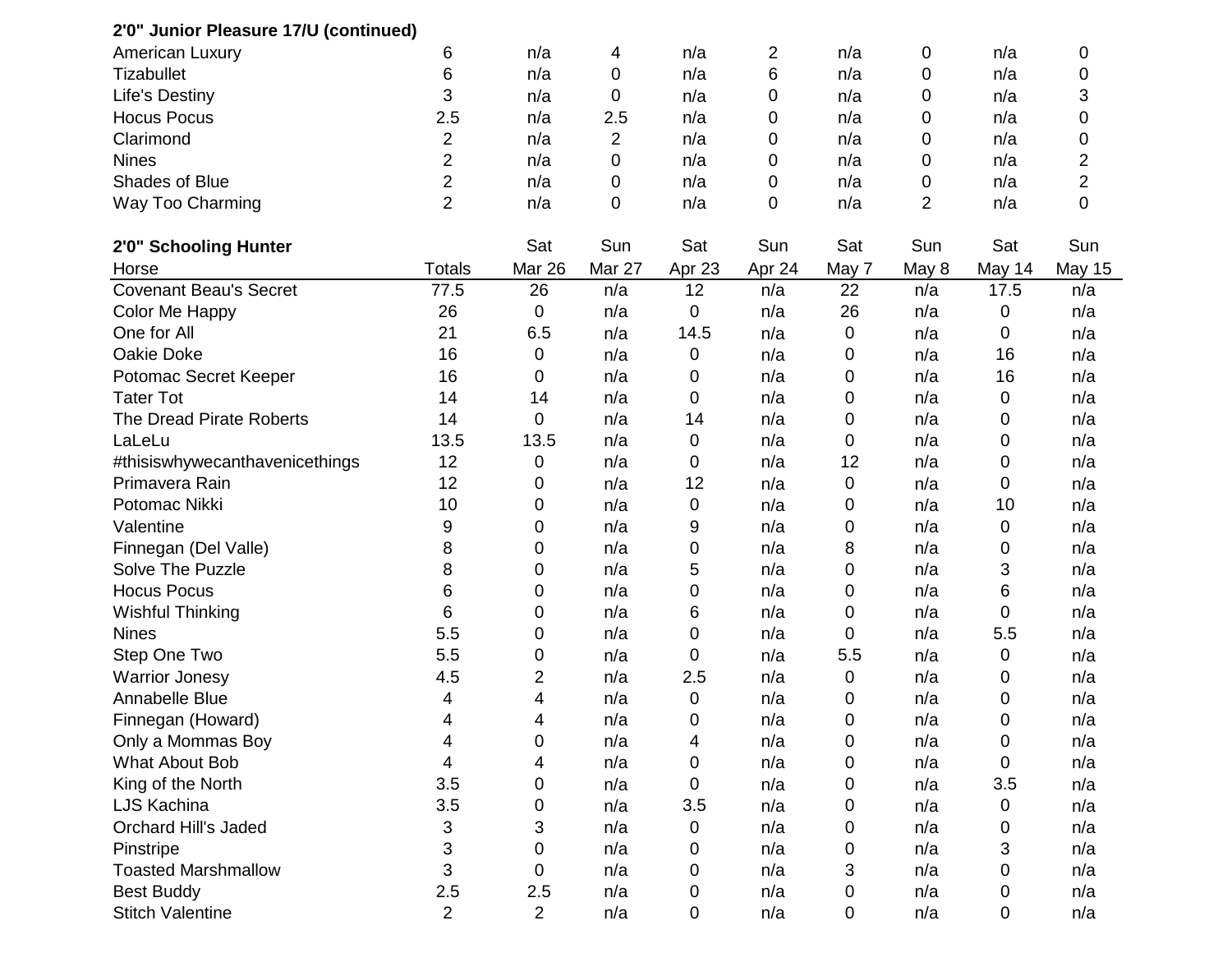| 2'0" Schooling Hunter (continued) |                |                |        |                |        |             |       |                |        |
|-----------------------------------|----------------|----------------|--------|----------------|--------|-------------|-------|----------------|--------|
| Count Me In                       | 1.5            | 1.5            | n/a    | $\mathbf 0$    | n/a    | $\mathbf 0$ | n/a   | $\mathbf 0$    | n/a    |
| <b>Truly Louie</b>                | 1.5            | $\mathbf 0$    | n/a    | 0              | n/a    | 0           | n/a   | 1.5            | n/a    |
| Golden Boy                        | 1              | $\mathbf 0$    | n/a    | 1              | n/a    | 0           | n/a   | $\pmb{0}$      | n/a    |
| Under the Influence               | 1              | $\mathbf 0$    | n/a    | 0              | n/a    | 0           | n/a   | 1              | n/a    |
| Willowbend's Go for Launch        | 1              | 1              | n/a    | 0              | n/a    | 0           | n/a   | 0              | n/a    |
| Don't Skip This                   | 0.5            | $\mathbf 0$    | n/a    | 0              | n/a    | 0           | n/a   | 0.5            | n/a    |
| Luric                             | 0.5            | $\mathbf 0$    | n/a    | $\overline{0}$ | n/a    | $\mathbf 0$ | n/a   | 0.5            | n/a    |
| Rolling Like Thunder              | 0.5            | $\overline{0}$ | n/a    | 0.5            | n/a    | 0           | n/a   | 0              | n/a    |
| <b>Green Hunter</b>               |                | Sat            | Sun    | Sat            | Sun    | Sat         | Sun   | Sat            | Sun    |
| Horse                             | <b>Totals</b>  | Mar 26         | Mar 27 | Apr 23         | Apr 24 | May 7       | May 8 | May 14         | May 15 |
| Westar                            | 70             | $\overline{0}$ | n/a    | 14             | n/a    | 26          | n/a   | 30             | n/a    |
| Signature                         | 39             | 19             | n/a    | 20             | n/a    | 0           | n/a   | 0              | n/a    |
| Titan                             | 34.5           | 20             | n/a    | 5.5            | n/a    | 0           | n/a   | 9              | n/a    |
| Donzi                             | 30             | $\overline{2}$ | n/a    | 9              | n/a    | 19          | n/a   | $\mathbf 0$    | n/a    |
| Starlight                         | 29             | 20             | n/a    | 9              | n/a    | 0           | n/a   | 0              | n/a    |
| Annabelle Blue                    | 16             | 1.5            | n/a    | 2.5            | n/a    | 11          | n/a   | 1              | n/a    |
| <b>Giant Mambo</b>                | 12.5           | 5              | n/a    | 0              | n/a    | 7.5         | n/a   | 0              | n/a    |
| <b>Saving Grace</b>               | 10.5           | $\overline{2}$ | n/a    | 4              | n/a    | 4.5         | n/a   | $\mathbf 0$    | n/a    |
| <b>Stitch Valentine</b>           | 10             | $\overline{2}$ | n/a    | 0              | n/a    | 0           | n/a   | 8              | n/a    |
| <b>Warrior Jonesy</b>             | 10             | 3.5            | n/a    | $\mathbf 0$    | n/a    | 0           | n/a   | 6.5            | n/a    |
| #thisiswhywecanthavenicethings    | 8.5            | $\mathbf 0$    | n/a    | 0              | n/a    | 5           | n/a   | 3.5            | n/a    |
| Way Too Charming                  | 8.5            | $\mathbf 0$    | n/a    | 0              | n/a    | 8.5         | n/a   | $\pmb{0}$      | n/a    |
| Rolling Like Thunder              | 7.5            | $\mathbf 0$    | n/a    | 1.5            | n/a    | 0           | n/a   | 6              | n/a    |
| <b>High Tide</b>                  | $\overline{7}$ | $\mathbf 0$    | n/a    | $\pmb{0}$      | n/a    | 0           | n/a   | $\overline{7}$ | n/a    |
| The Dread Pirate Roberts          | 6.5            | $\overline{2}$ | n/a    | 4.5            | n/a    | 0           | n/a   | $\mathbf 0$    | n/a    |
| Fancy Car                         | 6              | $\mathbf 0$    | n/a    | 6              | n/a    | $\mathbf 0$ | n/a   | $\mathbf 0$    | n/a    |
| Penny Lane                        | 5.5            | $\mathbf 0$    | n/a    | $\overline{c}$ | n/a    | 0           | n/a   | 3.5            | n/a    |
| This Time, With Passion           | 5              | 3              | n/a    | $\overline{2}$ | n/a    | 0           | n/a   | 0              | n/a    |
| Alpine's Sweet Josie              | 4.5            | $\mathbf 0$    | n/a    | 0.5            | n/a    | 0           | n/a   | 4              | n/a    |
| <b>Crafty Bear</b>                | 4.5            | $\mathbf 0$    | n/a    | $\mathbf 0$    | n/a    | $\mathbf 0$ | n/a   | 4.5            | n/a    |
| Under the Influence               | 2.5            | 2.5            | n/a    | 0              | n/a    | 0           | n/a   | $\pmb{0}$      | n/a    |
| Georgie Boy                       | $\overline{c}$ | 0.5            | n/a    | $\mathbf 0$    | n/a    | 1.5         | n/a   | $\mathbf 0$    | n/a    |
| <b>Watercolor HGF</b>             | $\overline{2}$ | $\mathbf 0$    | n/a    | $\overline{2}$ | n/a    | 0           | n/a   | $\mathbf 0$    | n/a    |
| <b>Flight of Passage</b>          | 1              | $\mathbf 0$    | n/a    | $\mathbf 0$    | n/a    | 0           | n/a   | 1              | n/a    |
| Naserati                          | 1              | 1              | n/a    | $\mathbf 0$    | n/a    | $\mathbf 0$ | n/a   | $\mathbf 0$    | n/a    |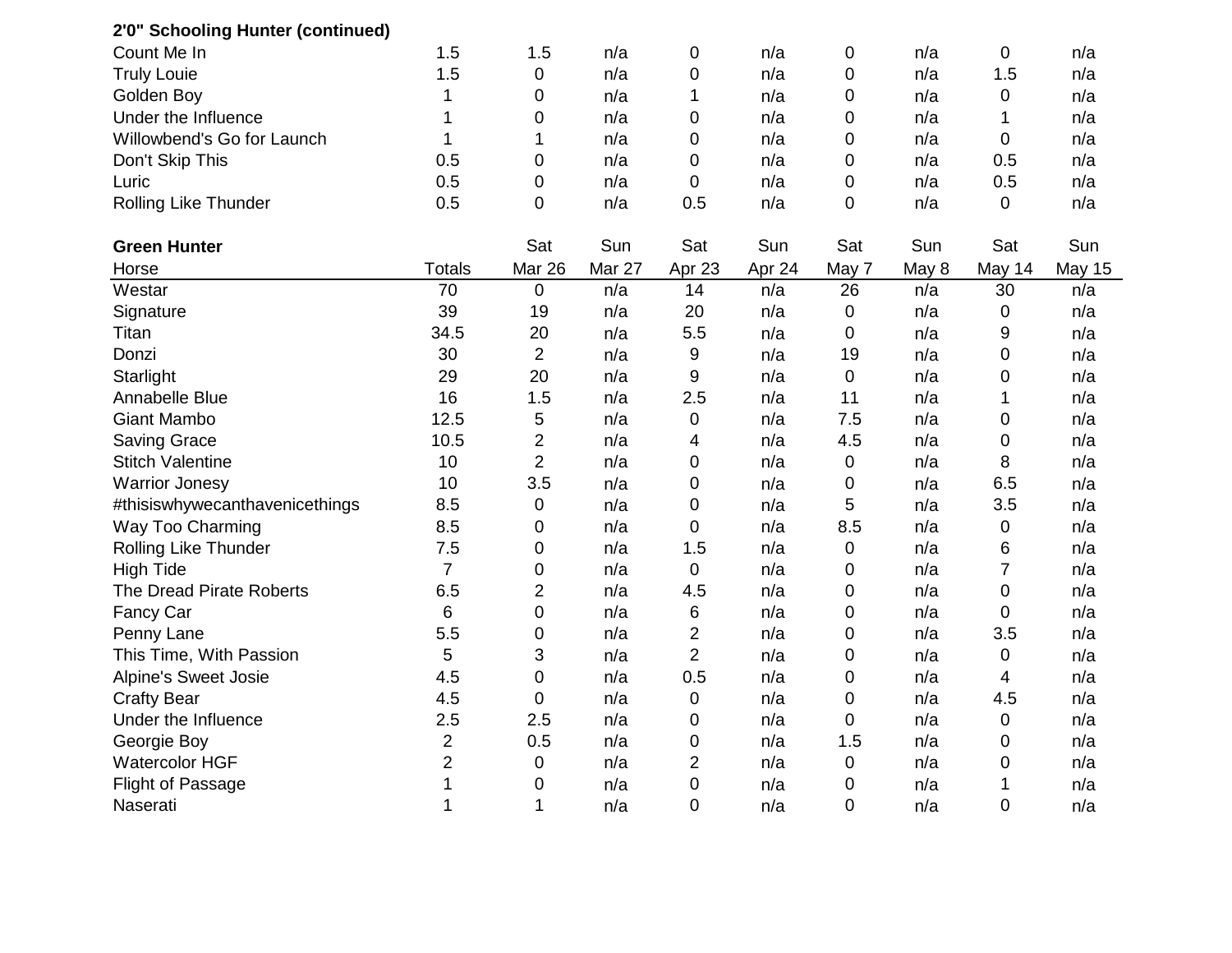| <b>Novice Hunter Rider</b>     |                | Sat            | Sun    | Sat         | Sun    | Sat   | Sun              | Sat       | Sun           |
|--------------------------------|----------------|----------------|--------|-------------|--------|-------|------------------|-----------|---------------|
| Rider                          | <b>Totals</b>  | Mar 26         | Mar 27 | Apr 23      | Apr 24 | May 7 | May 8            | May 14    | <b>May 15</b> |
| Karissa Meyer                  | 56             | n/a            | 16     | n/a         | 18     | n/a   | 10               | n/a       | 12            |
| <b>Kylie Collier</b>           | 54             | n/a            | 0      | n/a         | 24     | n/a   | 19               | n/a       | 11            |
| <b>Erica Davis</b>             | 26             | n/a            | 0      | n/a         | 0      | n/a   | 0                | n/a       | 26            |
| <b>Grace Connolly-Schultz</b>  | 26             | n/a            | 0      | n/a         | 0      | n/a   | 26               | n/a       | $\mathbf 0$   |
| Lindsey Lewicki                | 16.5           | n/a            | 0      | n/a         | 10     | n/a   | 0                | n/a       | 6.5           |
| <b>Jessie Smith</b>            | 16             | n/a            | 16     | n/a         | 0      | n/a   | 0                | n/a       | 0             |
| Asia Turner                    | 15             | n/a            | 0      | n/a         | 10     | n/a   | 4                | n/a       |               |
| Phebe Koundinya                | 13             | n/a            | 0      | n/a         | 0      | n/a   | 0                | n/a       | 13            |
| <b>Madison Vermillion</b>      | 11             | n/a            | 11     | n/a         | 0      | n/a   | 0                | n/a       | 0             |
| Marley Kuechler                | 10.5           | n/a            | 10.5   | n/a         | 0      | n/a   | 0                | n/a       | 0             |
| Lanie Satterfield              | 9              | n/a            | 0      | n/a         | 9      | n/a   | $\boldsymbol{0}$ | n/a       | 0             |
| Megan Sappington               | 9              | n/a            | 9      | n/a         | 0      | n/a   | 0                | n/a       | 0             |
| Rebecca Brady                  | 8              | n/a            | 0      | n/a         | 0      | n/a   | 0                | n/a       | 8             |
| Rose Van Dyke                  | 7.5            | n/a            | 4      | n/a         | 1.5    | n/a   | 2                | n/a       | 0             |
| Libby Brown                    | $\overline{7}$ | n/a            | 7      | n/a         | 0      | n/a   | $\mathbf 0$      | n/a       | 0             |
| <b>Erin Howard</b>             | 4.5            | n/a            | 4.5    | n/a         | 0      | n/a   | 0                | n/a       | 0             |
| Emilia Boullion-Glassman       | 2.5            | n/a            | 2.5    | n/a         | 0      | n/a   | 0                | n/a       | 0             |
| <b>Allison Vermillion</b>      | 1.5            | n/a            | 1.5    | n/a         | 0      | n/a   | 0                | n/a       | 0             |
| Gabriela Engel                 | 1.5            | n/a            | 0      | n/a         | 0      | n/a   | 0                | n/a       | 1.5           |
| Macy Wido                      | 1              | n/a            | 1      | n/a         | 0      | n/a   | $\mathbf 0$      | n/a       | $\mathbf 0$   |
| <b>Open English Equitation</b> |                | Sat            | Sun    | Sat         | Sun    | Sat   | Sun              | Sat       | Sun           |
| Rider                          | <b>Totals</b>  | <b>Mar 26</b>  | Mar 27 | Apr 23      | Apr 24 | May 7 | May 8            | May 14    | <b>May 15</b> |
| Lacie Hurst                    | 46             | 10.5           | n/a    | 12          | n/a    | 3.5   | n/a              | 20        | n/a           |
| <b>Addie Twomey</b>            | 44             | $\mathbf 0$    | n/a    | 20          | n/a    | 8     | n/a              | 16        | n/a           |
| <b>Taylor Reid</b>             | 31.5           | 20             | n/a    | 11          | n/a    | 0     | n/a              | 0.5       | n/a           |
| Ally A. Garry                  | 30.5           | 5.5            | n/a    | 8           | n/a    | 14    | n/a              | 3         | n/a           |
| <b>Cameron Gill</b>            | 27             | 10             | n/a    | 8           | n/a    | 0     | n/a              | 9         | n/a           |
| Kassidy R. Kohland             | 20             | 0              | n/a    | 10          | n/a    | 0     | n/a              | 10        | n/a           |
| Karleigh Kacelowicz            | 16.5           | $\mathbf 0$    | n/a    | 6           | n/a    | 0.5   | n/a              | 10        | n/a           |
| Kaitlin Loock                  | 16             | 16             | n/a    | 0           | n/a    | 0     | n/a              | $\pmb{0}$ | n/a           |
| Reese Albany                   | 16             | $\mathbf 0$    | n/a    | 0           | n/a    | 10    | n/a              | 6         | n/a           |
| <b>Grace Balcerak</b>          | 15             | 5              | n/a    | $\mathbf 0$ | n/a    | 0     | n/a              | 10        | n/a           |
| Kendra Hannum                  | 14             | 3              | n/a    | 2.5         | n/a    | 6     | n/a              | 2.5       | n/a           |
| <b>Caroline Palmer</b>         | 11             | $\mathbf 0$    | n/a    | 0           | n/a    | 10    | n/a              | 1         | n/a           |
| Kaidence Wood                  | 10             | 10             | n/a    | 0           | n/a    | 0     | n/a              | 0         | n/a           |
| Leah Holt                      | 10             | 4.5            | n/a    | 4.5         | n/a    | 0     | n/a              |           | n/a           |
| <b>Tiiu Nomm</b>               | 9              | 8              | n/a    | 1           | n/a    | 0     | n/a              | 0         | n/a           |
| <b>Isabella Sebastian</b>      | 8              | 0              | n/a    | 8           | n/a    | 0     | n/a              | 0         | n/a           |
| Emma Wasilewski                | 7.5            | $\overline{2}$ | n/a    | 0           | n/a    | 1     | n/a              | 4.5       | n/a           |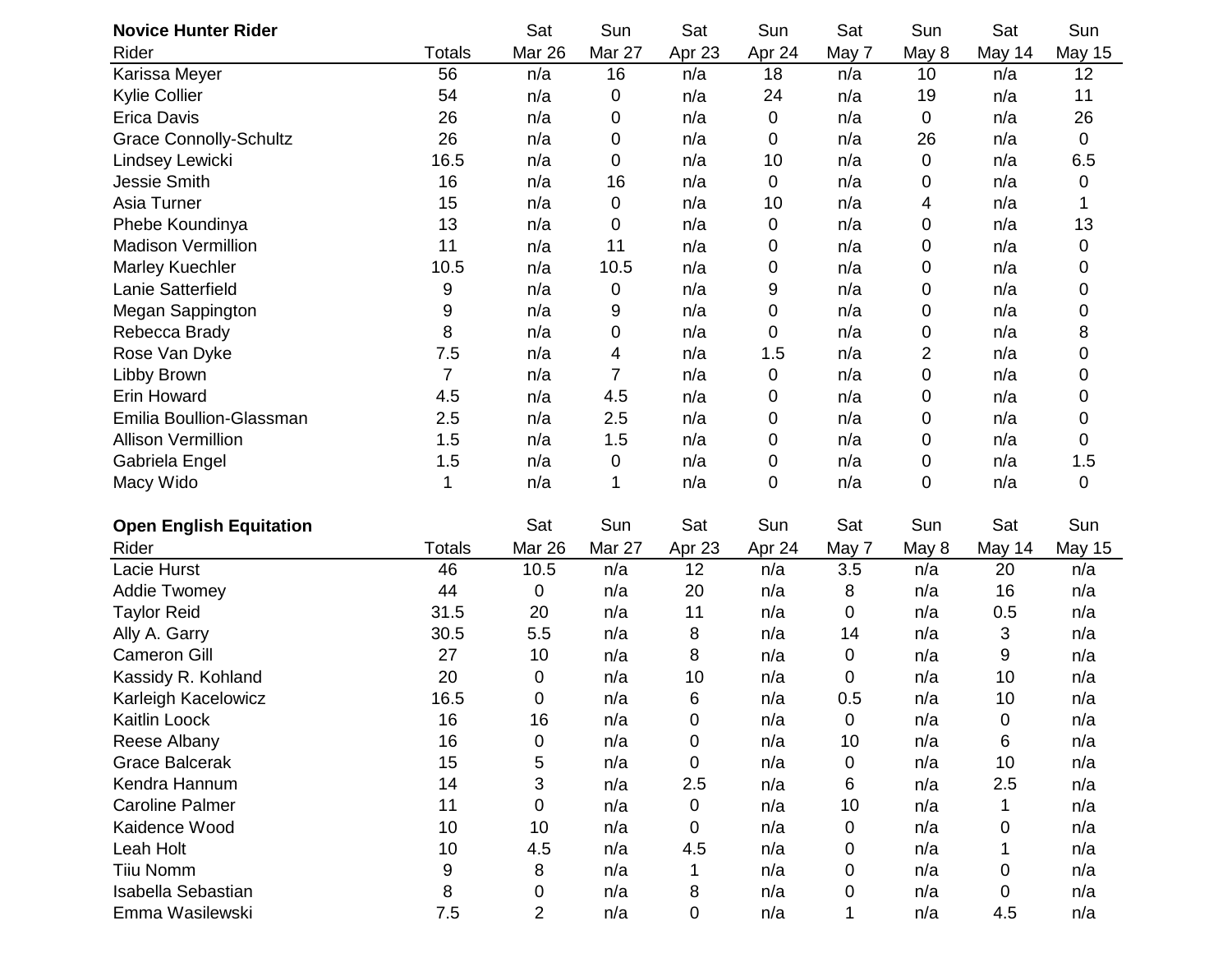| <b>Open English Equitation (continued)</b> |                |             |             |        |        |       |       |        |               |
|--------------------------------------------|----------------|-------------|-------------|--------|--------|-------|-------|--------|---------------|
| <b>Erica Davis</b>                         | 6              | 0           | n/a         | 0      | n/a    | 0     | n/a   | 6      | n/a           |
| Juliana Langlois                           | 5              | 0           | n/a         | 5      | n/a    | 0     | n/a   | 0      | n/a           |
| Marlee Stennett                            | 5              | 5           | n/a         | 0      | n/a    | 0     | n/a   | 0      | n/a           |
| Mira Cooper                                | 5              | 0           | n/a         | 4.5    | n/a    | 0     | n/a   | 0.5    | n/a           |
| <b>Audrey Weland</b>                       | 4.5            | 0           | n/a         | 1.5    | n/a    | 0     | n/a   | 3      | n/a           |
| London Metcalfe                            | 4              | 4           | n/a         | 0      | n/a    | 0     | n/a   | 0      | n/a           |
| <b>Maddison Horner</b>                     | 4              | 0           | n/a         | 0      | n/a    | 0     | n/a   | 4      | n/a           |
| Sarah Boniface                             | 4              | 4           | n/a         | 0      | n/a    | 0     | n/a   | 0      | n/a           |
| <b>Emmy Knowles</b>                        | 3.5            | 1.5         | n/a         | 2      | n/a    | 0     | n/a   | 0      | n/a           |
| <b>Kylie Collier</b>                       | 3.5            | 0           | n/a         | 3      | n/a    | 0.5   | n/a   | 0      | n/a           |
| <b>Casey Kiser</b>                         | 3              | 0           | n/a         | 3      | n/a    | 0     | n/a   | 0      | n/a           |
| Kaitlyn Killiany                           | 2.5            | 0           | n/a         | 0      | n/a    | 0     | n/a   | 2.5    | n/a           |
| Kaitlyn Kyle                               | 2.5            | 0           | n/a         | 0      | n/a    | 2.5   | n/a   | 0      | n/a           |
| Madeline Kern                              | $\overline{2}$ | 0           | n/a         | 1      | n/a    | 0     | n/a   | 1      | n/a           |
| <b>Hollis Palmer</b>                       | 1.5            | 1.5         | n/a         | 0      | n/a    | 0     | n/a   | 0      | n/a           |
| Josie Shaw                                 | 1.5            | 1.5         | n/a         | 0      | n/a    | 0     | n/a   | 0      | n/a           |
| Phebe Koundinya                            | 1.5            | $\mathbf 0$ | n/a         | 0      | n/a    | 0     | n/a   | 1.5    | n/a           |
| Katy Hanlon                                | 0.5            | $\mathbf 0$ | n/a         | 0.5    | n/a    | 0     | n/a   | 0      | n/a           |
| <b>Terry West</b>                          | 0.5            | $\mathbf 0$ | n/a         | 0.5    | n/a    | 0     | n/a   | 0      | n/a           |
| <b>Open Pleasure</b>                       |                | Sat         | Sun         | Sat    | Sun    | Sat   | Sun   | Sat    | Sun           |
| Horse                                      | <b>Totals</b>  | Mar 26      | Mar 27      | Apr 23 | Apr 24 | May 7 | May 8 | May 14 | <b>May 15</b> |
| Ever So Clever                             | 42             | n/a         | 6           | n/a    | 8      | n/a   | 12    | n/a    | 16            |
| Manipulated                                | 33             | n/a         | 20          | n/a    | 0      | n/a   | 0     | n/a    | 13            |
| This Time, With Passion                    | 32             | n/a         | 0           | n/a    | 12     | n/a   | 20    | n/a    | 0             |
| Spill the Beans                            | 30             | n/a         | 0           | n/a    | 20     | n/a   | 0     | n/a    | 10            |
| Beam Me Up Scotty                          | 20             | n/a         | 8           | n/a    | 6      | n/a   | 6     | n/a    | 0             |
| <b>What About Bob</b>                      | 12             | n/a         | 12          | n/a    | 0      | n/a   | 0     | n/a    | 0             |
| Frostiron                                  | 10             | n/a         | 0           | n/a    | 3      | n/a   | 0     | n/a    | 7             |
| <b>Front Page News</b>                     | 9              | n/a         | 0           | n/a    | 0      | n/a   | 8     | n/a    |               |
| Abby                                       | $\overline{7}$ | n/a         | 0           | n/a    | 3.5    | n/a   | 3.5   | n/a    | 0             |
| Penny Lane                                 | 6              | n/a         | 2.5         | n/a    | 0      | n/a   | 3.5   | n/a    | 0             |
| <b>Extra Sprinkles</b>                     | 4              | n/a         | 0           | n/a    | 0      | n/a   | 0     | n/a    | 4             |
| Wisewood Southern Gent                     | 4              | n/a         | 2.5         | n/a    | 0      | n/a   | 0     | n/a    | 1.5           |
| Potomac Relly                              | 3.5            | n/a         | 0           | n/a    | 2.5    | n/a   | 0     | n/a    |               |
| Wheelbarrowbrothrs                         | 3.5            | n/a         | 3.5         | n/a    | 0      | n/a   | 0     | n/a    | 0             |
| Potomac Gossip Girl                        | 2.5            | n/a         | 0           | n/a    | 0      | n/a   | 0     | n/a    | 2.5           |
| #thisiswhywecanthavenicethings             | $\overline{2}$ | n/a         | 1.5         | n/a    | 0.5    | n/a   | 0     | n/a    | 0             |
| Severn Revelry                             | 0.5            | n/a         | $\mathbf 0$ | n/a    | 0.5    | n/a   | 0     | n/a    | 0             |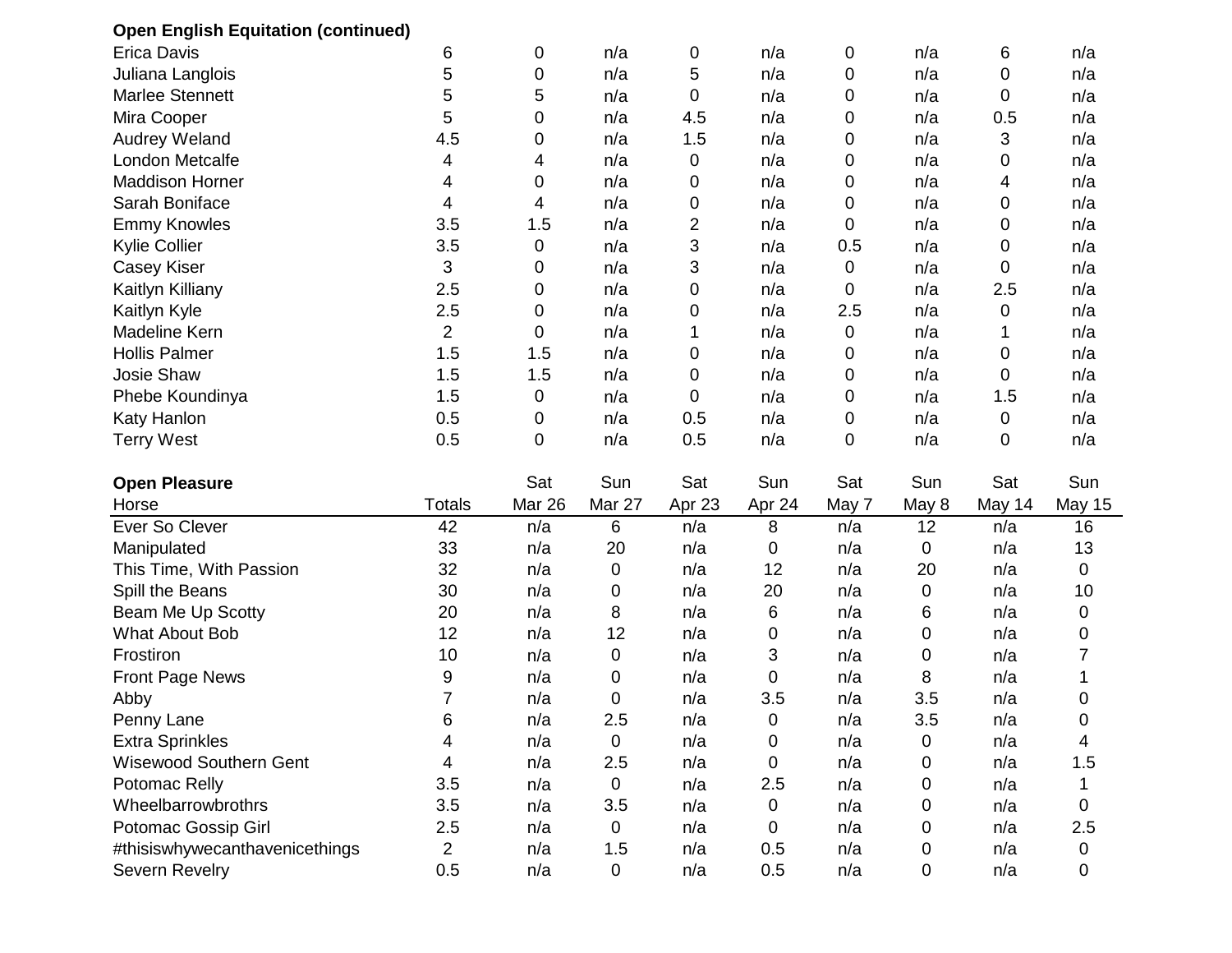| <b>OTTB Green Hunter</b>               |                | Sat         | Sun    | Sat          | Sun    | Sat   | Sun   | Sat            | Sun           |
|----------------------------------------|----------------|-------------|--------|--------------|--------|-------|-------|----------------|---------------|
| Horse                                  | <b>Totals</b>  | Mar 26      | Mar 27 | Apr 23       | Apr 24 | May 7 | May 8 | May 14         | <b>May 15</b> |
| Pinstripe                              | 94             | 26          | n/a    | 16           | n/a    | 26    | n/a   | 26             | n/a           |
| Donzi                                  | 46             | 8           | n/a    | 22           | n/a    | 16    | n/a   | 0              | n/a           |
| Roy Meets World                        | 34             | 19          | n/a    | 8.5          | n/a    | 0     | n/a   | 6.5            | n/a           |
| Finnegan (Del Valle)                   | 29.5           | $\mathbf 0$ | n/a    | 0            | n/a    | 15.5  | n/a   | 14             | n/a           |
| <b>Giant Mambo</b>                     | 20.5           | 5.5         | n/a    | 6.5          | n/a    | 8.5   | n/a   | $\pmb{0}$      | n/a           |
| Under the Influence                    | 18             | 7.5         | n/a    | $\mathbf{1}$ | n/a    | 6.5   | n/a   | 3              | n/a           |
| Golden Boy                             | 16             | $\mathbf 0$ | n/a    | 16           | n/a    | 0     | n/a   | 0              | n/a           |
| Southern Pharoah                       | 15             | 0           | n/a    | 0            | n/a    | 0     | n/a   | 15             | n/a           |
| Dagnabit                               | 10             | 0           | n/a    | 0            | n/a    | 7     | n/a   | 3              | n/a           |
| <b>Galant Sylvester</b>                | 9.5            | 7.5         | n/a    | 0            | n/a    | 0     | n/a   | $\overline{2}$ | n/a           |
| <b>Warrior Jonesy</b>                  | 7.5            | $\mathbf 0$ | n/a    | 0            | n/a    | 0     | n/a   | 7.5            | n/a           |
| My Brother's Keeper                    | 7              | 7           | n/a    | 0            | n/a    | 0     | n/a   | 0              | n/a           |
| <b>Wishful Thinking</b>                | $\overline{7}$ | 0           | n/a    | 7            | n/a    | 0     | n/a   | 0              | n/a           |
| Sullivan                               | 5.5            | 0           | n/a    | 0            | n/a    | 0     | n/a   | 5.5            | n/a           |
| One Proud Wildcat                      | 4.5            | 0           | n/a    | 4.5          | n/a    | 0     | n/a   | 0              | n/a           |
| Starlight                              | 2.5            | 2.5         | n/a    | 0            | n/a    | 0     | n/a   | 0              | n/a           |
| La Conchita                            | 1              | $\mathbf 0$ | n/a    | 0            | n/a    | 0     | n/a   | 1              | n/a           |
| <b>Saintly Edition</b>                 | 0.5            | 0           | n/a    | 0.5          | n/a    | 0     | n/a   | 0              | n/a           |
|                                        |                |             |        |              |        |       |       |                |               |
| <b>MHSA Regional Large Pony Hunter</b> |                | Sat         | Sun    | Sat          | Sun    | Sat   | Sun   | Sat            | Sun           |
| Horse                                  | Totals         | Mar 26      | Mar 27 | Apr 23       | Apr 24 | May 7 | May 8 | May 14         | <b>May 15</b> |
| Stoneledge Coralea                     | 150            | 11          | 26     | 24           | 16     | 30    | 24    | 9              | 10            |
| <b>Waystead Crystal Spring</b>         | 143            | 15          | 22     | 14           | 24     | 13    | 20    | 18             | 17            |
| Simon Says Jump                        | 102            | 19          | 12     | 22           | 20     | 0     | 0     | 13             | 16            |
| Sunstone                               | 54.5           | 0           | 0      | 0            | 0      | 13    | 3     | 15.5           | 23            |
| Otteridge Vixen                        | 44             | $\mathbf 0$ | 0      | 0            | 0      | 13    | 16    | 15             | $\mathbf 0$   |
| On Tour                                | 24             | 24          |        | 0            |        | 0     |       | 0              |               |
| <b>What About Bob</b>                  | 4              | 0           |        | 0            |        | 0     |       | 4              |               |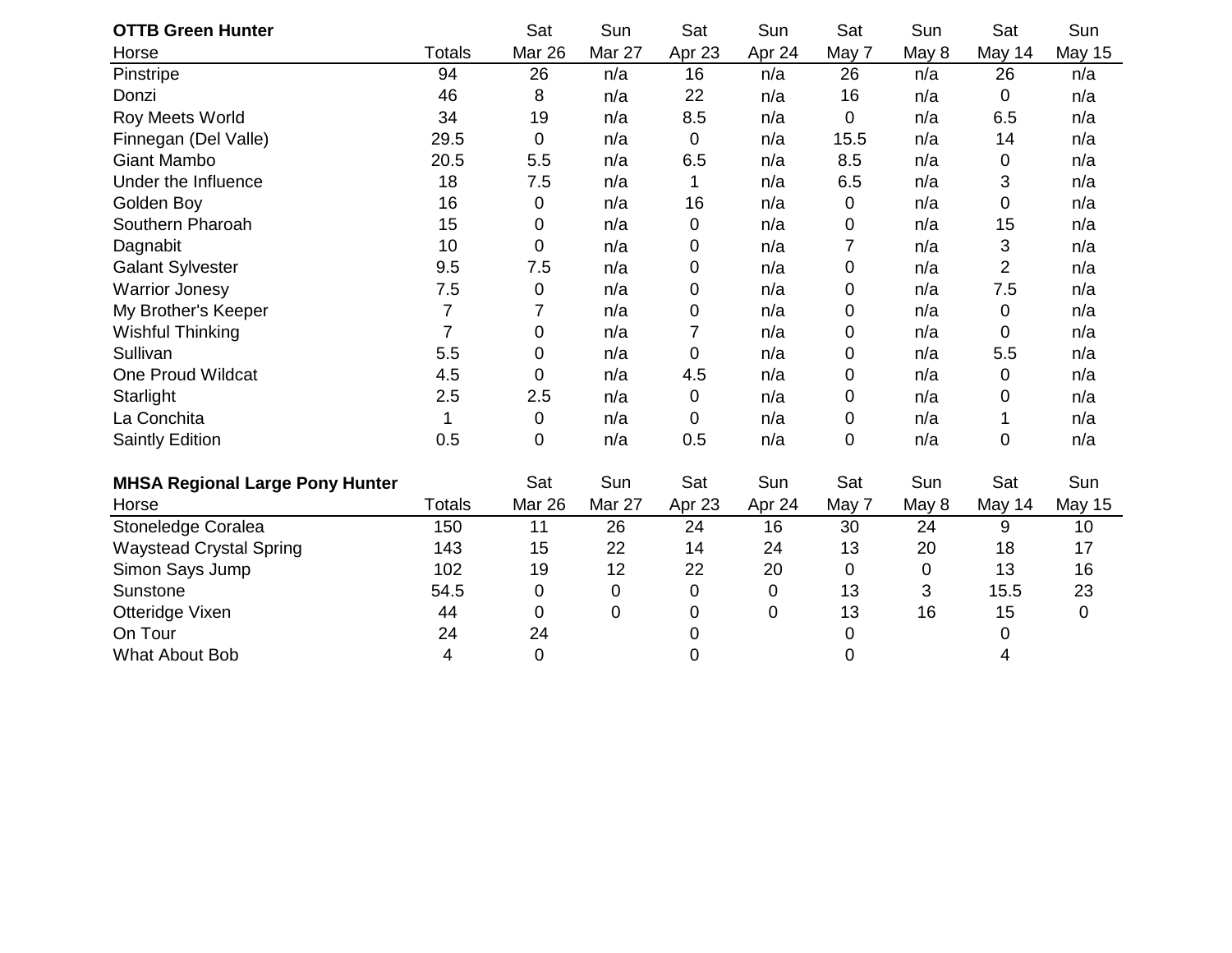| <b>MHSA Regional Low Pony Hunter</b> |               | Sat            | Sun    | Sat            | Sun            | Sat   | Sun   | Sat    | Sun           |
|--------------------------------------|---------------|----------------|--------|----------------|----------------|-------|-------|--------|---------------|
| Horse                                | <b>Totals</b> | Mar 26         | Mar 27 | Apr 23         | Apr 24         | May 7 | May 8 | May 14 | <b>May 15</b> |
| <b>Southern Cross</b>                | 113.5         | 5.5            | 15     | 3.5            | 3              | 26    | 26    | 20.5   | 14            |
| <b>Tater Tot</b>                     | 61.5          | 16             | 13     | $\overline{7}$ | 8              | 5.5   | 0     | 0      | 12            |
| Anabel                               | 58.5          | 26             | 0      | 22             | 10.5           | 0     | 0     | 0      | 0             |
| <b>Billy The Kid</b>                 | 48            | 9              | 0      | $\mathbf 0$    | 0              | 13    | 11    | 10     | 5             |
| Jeffrey                              | 45            | 2.5            | 14     | 2.5            | 9              | 10    | 7     | 0      | 0             |
| Maybelline                           | 43            | $\overline{0}$ | 0      | $\mathbf 0$    | 0              | 8     | 22    | 7      | 6             |
| Oakey Dokey Smokey                   | 26.5          | 0              | 21.5   | 5              | 0              | 0     | 0     | 0      | 0             |
| Captain Jack                         | 26            |                | 0      |                | 0              |       | 0     |        | 26            |
| <b>Tool Time</b>                     | 24            |                | 0      |                | 24             |       | 0     |        | 0             |
| <b>Wisewood Southern Gent</b>        | 23.5          | 6              |        | 8.5            | 3              | 0     | 0     | 3      | 2             |
| Spill the Beans                      | 20            | 0              |        | 10             |                | 0     |       | 10     |               |
| Primavera Rain                       | 18.5          | 0              | 0      | 6              | 12.5           | 0     | 0     | 0      | 0             |
| <b>Tantallon Mint To Be</b>          | 16            | 0              | 0      | 3              | 3              | 0     | 0     | 3      |               |
| Double Dutch                         | 13.5          | 0              | 0      | 0              | 0              | 0     | 0     | 10     | 3.5           |
| <b>Under The Sea</b>                 | 13            | $\Omega$       | 0      | 0              | 0              | 0     | 0     | 7      | 6             |
| <b>Forever Endeavor</b>              | 12.5          | 0              | 0      | 3.5            | 9              | 0     | 0     | 0      | 0             |
| <b>Good Golly Miss Molly</b>         | 12.5          | 2.5            | 9      | 1              | 0              | 0     | 0     | 0      | 0             |
| Savannah                             | 12            | $\mathbf 0$    |        | 12             |                | 0     |       | 0      |               |
| Two For The Bunny                    | 11.5          | $\Omega$       |        | 0              |                | 11.5  |       | 0      |               |
| <b>Sweet Savanah Sunshine</b>        | 11            |                | 7      |                | $\overline{2}$ |       | 0     |        | 2             |
| <b>Custom Maid</b>                   | 10            | 10             |        | 0              |                | 0     |       | 0      |               |
| Potomac Secret Keeper                | 8.5           | $\mathbf 0$    |        | 0              |                | 0     |       | 8.5    |               |
| <b>Ring Around The Rosie</b>         | 7.5           | $\Omega$       |        | 0              |                | 7.5   |       | 0      |               |
| Way Too Charming                     | 5.5           | 2.5            | 0      | 0              | 0              | 0     | 3     | 0      | 0             |
| Mon Petit Chou                       | 3.5           | 3.5            |        | 0              |                |       |       | 0      |               |
| Oakie Doke                           | 3.5           | 0              |        | O              |                |       |       | 3.5    |               |
| What About Bob                       | 1.5           | $\Omega$       |        | 0              |                | 0     |       | 1.5    |               |
| Ponchito                             | 0.5           |                | 0      |                | 0              |       | 0     |        | 0.5           |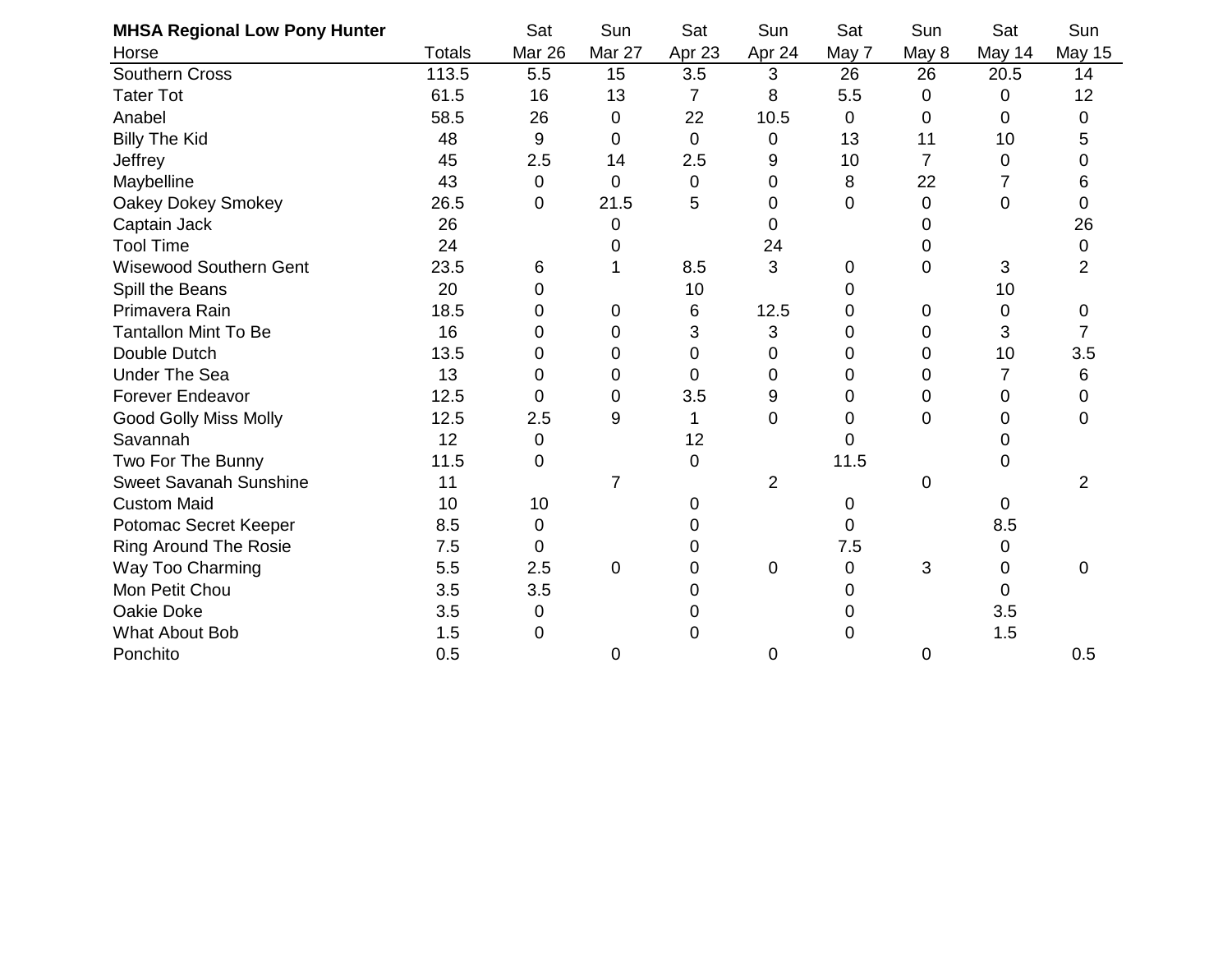| <b>MHSA Regional Pleasure Horse</b> |                | Sat            | Sun    | Sat    | Sun    | Sat   | Sun   | Sat    | Sun           |
|-------------------------------------|----------------|----------------|--------|--------|--------|-------|-------|--------|---------------|
| Horse                               | <b>Totals</b>  | Mar 26         | Mar 27 | Apr 23 | Apr 24 | May 7 | May 8 | May 14 | <b>May 15</b> |
| Okalani                             | 54             | 20             | n/a    | 1      | n/a    | 11    | n/a   | 22     | n/a           |
| This Time, With Passion             | 43             | 11.5           | n/a    | 11.5   | n/a    | 20    | n/a   | 0      | n/a           |
| <b>Flight of Passage</b>            | 36             | 11             | n/a    | 16.5   | n/a    | 6     | n/a   | 2.5    | n/a           |
| Solve The Puzzle                    | 33             | 0              | n/a    | 9      | n/a    | 19    | n/a   | 5      | n/a           |
| Westar                              | 29             | 0              | n/a    | 10     | n/a    | 9     | n/a   | 10     | n/a           |
| Georgie Boy                         | 19             | 9              | n/a    | 0      | n/a    | 10    | n/a   | 0      | n/a           |
| Sullivan                            | 19             | 9              | n/a    | 0      | n/a    | 0     | n/a   | 10     | n/a           |
| <b>Alpine's Sweet Josie</b>         | 10             | $\mathbf 0$    | n/a    | 10     | n/a    | 0     | n/a   | 0      | n/a           |
| Potomac Nikki                       | 10             | $\overline{0}$ | n/a    | 0      | n/a    | 0     | n/a   | 10     | n/a           |
| #thisiswhywecanthavenicethings      | 9.5            | 1.5            | n/a    | 2.5    | n/a    | 5     | n/a   | 0.5    | n/a           |
| Shades of Blue                      | 6.5            | 6.5            | n/a    | 0      | n/a    | 0     | n/a   | 0      | n/a           |
| <b>Aspen Street</b>                 | 6              | 0              | n/a    | 6      | n/a    | 0     | n/a   | 0      | n/a           |
| Finnegan                            | 6              | 6              | n/a    | 0      | n/a    | 0     | n/a   | 0      | n/a           |
| <b>Just Kidding</b>                 | 6              | 0              | n/a    | 6      | n/a    | 0     | n/a   | 0      | n/a           |
| Luric                               | 6              | 0              | n/a    | 0      | n/a    | 0     | n/a   | 6      | n/a           |
| Manipulated                         | 6              | 0              | n/a    | 0      | n/a    | 0     | n/a   | 6      | n/a           |
| <b>Definite Class</b>               | 5.5            | 3.5            | n/a    | 0      | n/a    | 0     | n/a   | 2      | n/a           |
| <b>Cavalier's LaRiviera</b>         | 4              | $\mathbf 0$    | n/a    | 0      | n/a    | 0     | n/a   | 4      | n/a           |
| Rockstar Lady                       | 4              | 0              | n/a    | 4      | n/a    | 0     | n/a   | 0      | n/a           |
| <b>Charlie Brown</b>                | 3.5            |                | n/a    | 2.5    | n/a    | 0     | n/a   | 0      | n/a           |
| Cordelia                            | 3.5            | 3.5            | n/a    | 0      | n/a    | 0     | n/a   | 0      | n/a           |
| <b>Nines</b>                        | 3              | 0              | n/a    | 0      | n/a    | 0     | n/a   | 3      | n/a           |
| <b>Saving Grace</b>                 | $\overline{2}$ | 0              | n/a    | 2      | n/a    | 0     | n/a   | 0      | n/a           |
| Jon                                 |                | 0              | n/a    |        | n/a    | 0     | n/a   | 0      | n/a           |
| LaLeLu                              |                |                | n/a    | 0      | n/a    | 0     | n/a   | 0      | n/a           |
| <b>Hocus Pocus</b>                  | 0.5            | 0              | n/a    | 0      | n/a    | 0     | n/a   | 0.5    | n/a           |
| <b>Roy Meets World</b>              | 0.5            | 0.5            | n/a    | 0      | n/a    | 0     | n/a   | 0      | n/a           |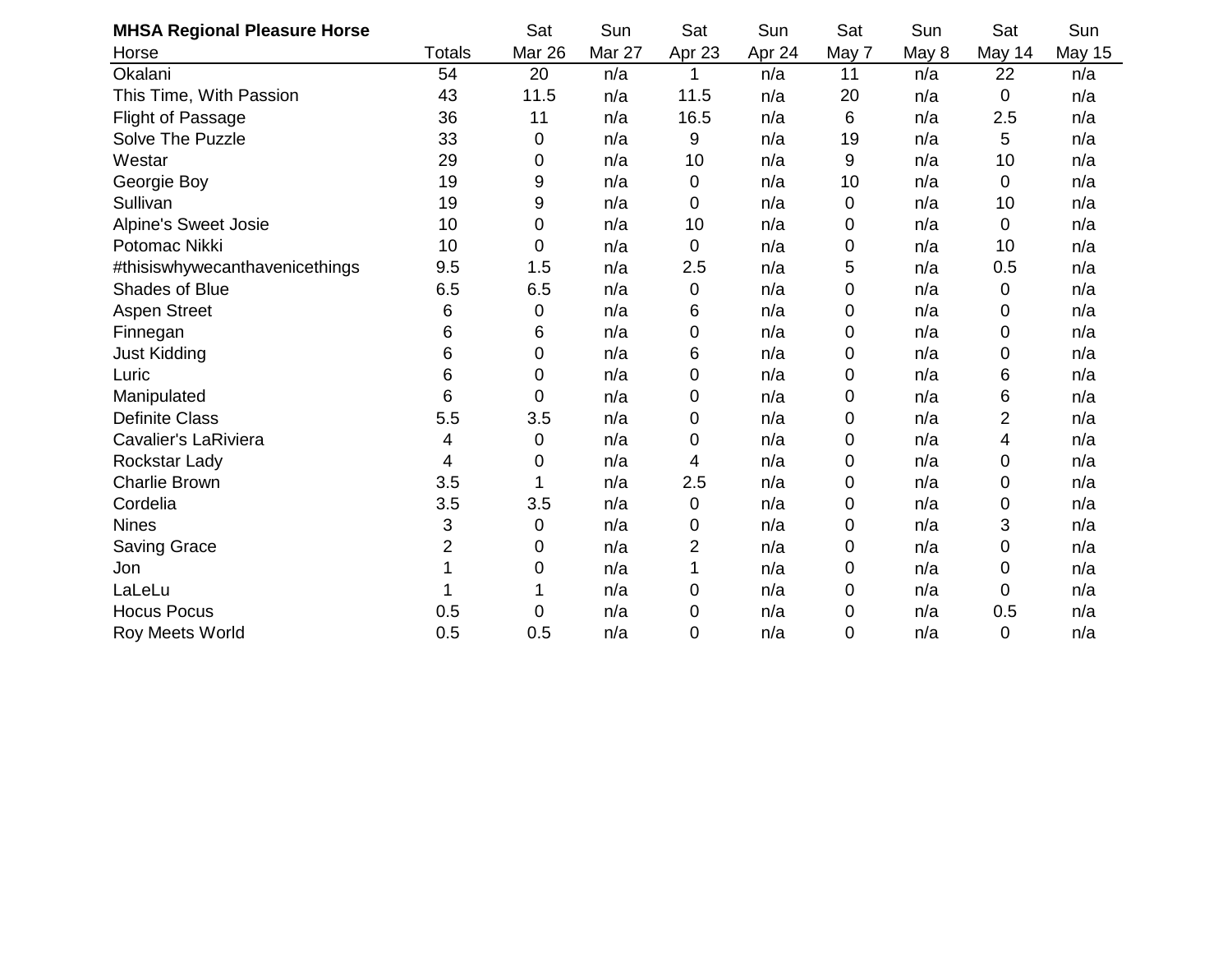| <b>MHSA Regional Pleasure Pony</b> |                | Sat            | Sun            | Sat            | Sun                      | Sat            | Sun            | Sat            | Sun            |
|------------------------------------|----------------|----------------|----------------|----------------|--------------------------|----------------|----------------|----------------|----------------|
| Horse                              | <b>Totals</b>  | <b>Mar 26</b>  | Mar 27         | Apr 23         | Apr 24                   | May 7          | May 8          | May 14         | <b>May 15</b>  |
| Wild Blue Yonder                   | 151            | 18             | 22             | 20             | 12                       | 21.5           | 24             | 16             | 17.5           |
| Oakey Dokey Smokey                 | 58             | 3.5            | 20             | 1.5            | 22                       | 0              | $\mathbf 0$    | 5.5            | 5.5            |
| Jeffrey                            | 40             | 1              | 16             | $\overline{2}$ | $\overline{\mathcal{A}}$ | 7              | 10             | 0              | 0              |
| Spill the Beans                    | 36             | $\mathbf 0$    | 0              | 8              | 12                       | 0              | $\mathbf 0$    | 16             | 0              |
| <b>Shark Attack</b>                | 35             | 0.5            | 6              | 1.5            | $\overline{2}$           | 11             | 14             | 0              | $\overline{0}$ |
| <b>Waystead Crystal Spring</b>     | 33             | 1.5            | 1.5            | 3              | 4                        | 6              | 10             | 6              |                |
| On Tour                            | 30             | 30             |                | 0              |                          | 0              |                | 0              |                |
| <b>Tantallon Mint To Be</b>        | 25.5           | $\overline{0}$ | 0              | 4              | 3.5                      | 0              | $\mathbf 0$    | 4              | 14             |
| Penelope                           | 25             | 5.5            | 6              | 4.5            | 4                        | 0              | $\mathbf 0$    | 5              | 0              |
| <b>Southern Cross</b>              | 24             | $\overline{2}$ | $\overline{2}$ | 0              | 0                        | 10             | 6              | $\overline{2}$ | 2              |
| Simon Says Jump                    | 19             | 3              | 3              | 0              | 10                       | 0              | $\mathbf 0$    | $\mathbf 0$    | 3              |
| What About Bob                     | 18             | $\mathbf 0$    | $\mathbf 0$    | 0              | $\mathbf 0$              | 9              | $\mathbf 0$    | 0              | 9              |
| Sassafras                          | 17             | 10             |                | $\overline{7}$ |                          | 0              |                | 0              |                |
| Savannah                           | 16             | $\mathbf 0$    |                | 16             |                          | 0              |                | 0              |                |
| <b>Wisewood Southern Gent</b>      | 15.5           | 5              | 3              | $\overline{4}$ | 1                        | 0              | $\mathbf 0$    | $\mathbf 0$    | 2.5            |
| Two For The Bunny                  | 14             | $\overline{0}$ | $\mathbf 0$    | 0              | $\overline{0}$           | $\overline{7}$ | $\overline{7}$ | 0              | $\mathbf 0$    |
| Oakie Doke                         | 10             | $\pmb{0}$      |                | 0              |                          | 0              |                | 10             |                |
| <b>Billy The Kid</b>               | 9              | 0              |                | 0              |                          | 9              |                | 0              |                |
| Like A Fox                         | 8.5            |                | 0              |                | 0                        |                | 0              |                | 8.5            |
| Potomac Secret Keeper              | 8              | $\pmb{0}$      | 0              | 0              | $\pmb{0}$                | 0              | 0              | $\overline{7}$ | 1              |
| Double Dutch                       | $\overline{7}$ | $\overline{0}$ | $\mathbf 0$    | 0              | $\pmb{0}$                | 0              | $\mathbf 0$    | 5.5            | 1.5            |
| Primavera Rain                     | 7              |                | 0              |                | $\overline{7}$           |                | $\overline{0}$ |                | 0              |
| Forever Endeavor                   | 6.5            | $\overline{0}$ | $\overline{0}$ | 6              | 0.5                      | 0              | $\mathbf 0$    | 0              | $\Omega$       |
| <b>Tater Tot</b>                   | 6              | $\mathbf 0$    |                | 6              |                          | 0              |                | 0              |                |
| Potomac Gossip Girl                | 5              |                | $\mathbf 0$    |                | 0                        |                | $\mathbf 0$    |                | 5              |
| A Rodent of Unusual Size           | 4.5            | $\mathbf 0$    |                | 0              |                          | 0              |                | 4.5            |                |
| <b>Blue Melody</b>                 | 1.5            | 0              |                | 0              |                          | 0.5            |                | 1              |                |
| Splash Of Blue                     | 1.5            | 1.5            |                | 0              |                          | 0              |                | 0              |                |
| <b>Tool Time</b>                   | 1.5            |                | $\mathbf 0$    |                | 1.5                      |                | $\mathbf 0$    |                | 0              |
| <b>Custom Maid</b>                 | 1              | 1              |                | 0              |                          | 0              |                | 0              |                |
| Otteridge Vixen                    | 0.5            | $\overline{0}$ |                | 0              |                          | 0              |                | 0.5            |                |
| Twister on Tuesday                 | 0.5            | $\mathbf 0$    |                | 0              |                          | 0              |                | 0.5            |                |
| <b>Under The Sea</b>               | 0.5            |                | 0              |                | $\mathbf 0$              |                | $\mathbf 0$    |                | 0.5            |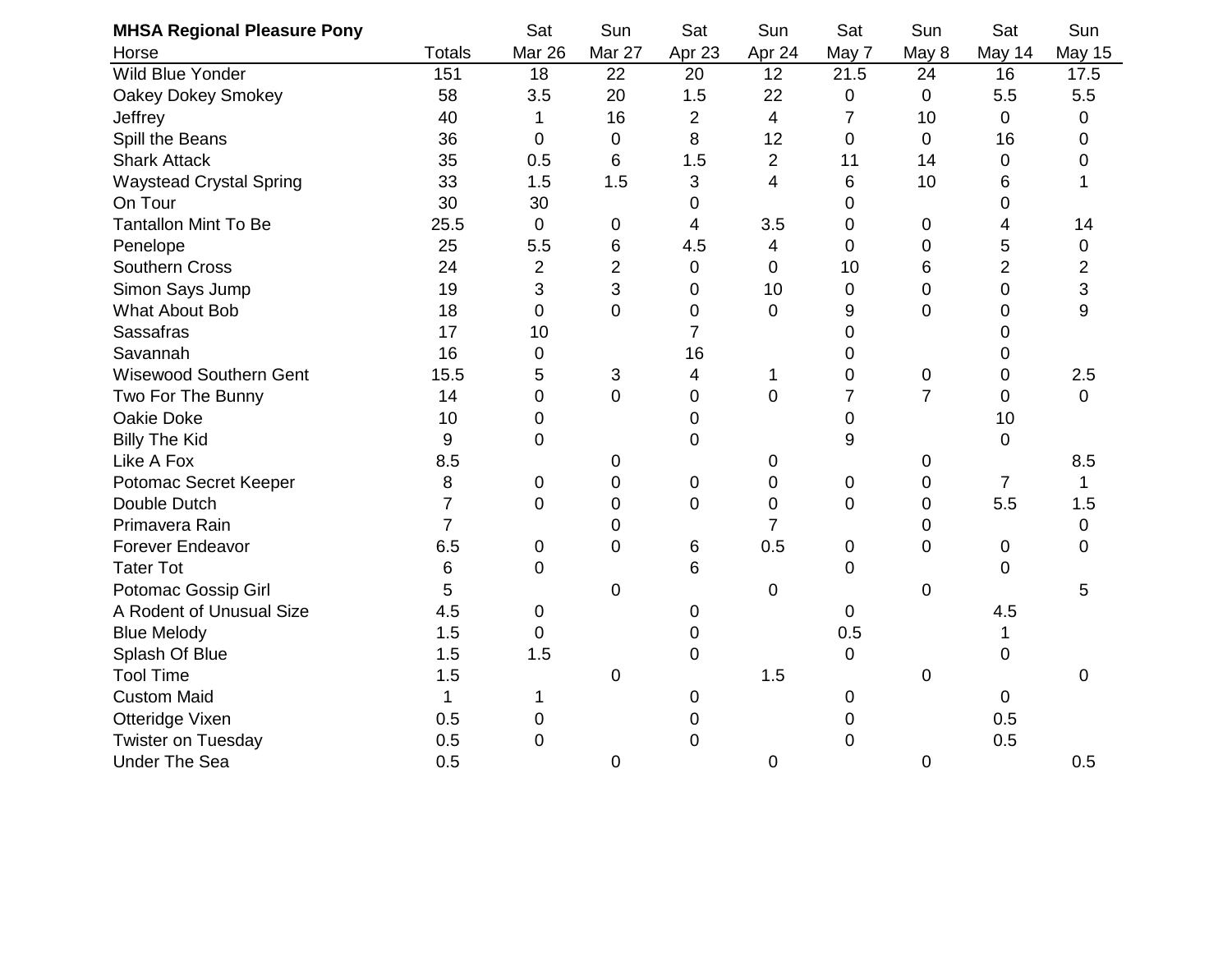| <b>MHSA Regional Short Stirrup Equitation</b> |               | Sat            | Sun            | Sat            | Sun            | Sat            | Sun   | Sat    | Sun           |
|-----------------------------------------------|---------------|----------------|----------------|----------------|----------------|----------------|-------|--------|---------------|
| Rider                                         | <b>Totals</b> | Mar 26         | Mar 27         | Apr 23         | Apr 24         | May 7          | May 8 | May 14 | <b>May 15</b> |
| <b>Bella Huff</b>                             | 159           | 16             | 16             | 24             | 19             | 22             | 22    | 16     | 24            |
| <b>Malina Bellafiore</b>                      | 121           | 26             | 16.5           | 6.5            | 10             | 12             | 10    | 24     | 16            |
| Clara Collins-Ellingsworth                    | 75.5          | 3.5            | 3              | 4              | 18             | 4              | 9     | 18     | 16            |
| <b>Charlie Messineo</b>                       | 50            | 9              | 15.5           | 1              | 14             | 1              | 0.5   | 4      | 5             |
| Hannah Coyle                                  | 46.5          | 0              | 0              | 0              | 0              | 20.5           | 26    | 0      | 0             |
| Elizabeth Rankin-Green                        | 39            | 0              | 2              | 12             | 7              | 10.5           | 7.5   | 0      | 0             |
| Evelyn Aguto                                  | 31            | 6.5            | 3              | 10.5           | $\overline{2}$ | 2.5            | 1.5   | 0      | 5             |
| Georgia Evans                                 | 30            | 1.5            | 9              | 6              | 5.5            | 6.5            | 1.5   | 0      | 0             |
| <b>Reece Fraser</b>                           | 28.5          | 4              | $\overline{2}$ | 3              | 5.5            | 5              | 4.5   | 2      | 2.5           |
| <b>Taylor Kipp</b>                            | 23            | 0              | 5.5            | 3              | 1.5            | 0              | 1.5   | 3.5    | 8             |
| London Metcalfe                               | 13.5          | 2.5            | 4              | 0              |                | 0              | 0     | 1.5    | 4.5           |
| <b>Elise Cataliotti</b>                       | 11            | $\mathbf 0$    |                | 11             |                | 0              |       | 0      |               |
| Kate McDermott                                | 10.5          | 0              | 0              | 0              | 0.5            | 0              | 0     | 7      | 3             |
| <b>Tatum Safa</b>                             | 10            | $\overline{7}$ | 1.5            | 1.5            | 0              | 0              | 0     | 0      | 0             |
| Brooklyn Horrigan                             | 6             |                | 6              |                | 0              |                | 0     |        | 0             |
| <b>Charlotte Contardo</b>                     | 6             | 0              |                | 0              |                | 0              |       | 6      |               |
| Audrey Belle Dickman                          | 5             | 4              |                | 0.5            |                | 0              |       | 0.5    |               |
| Cici Lord-Miller                              | 3             | 2.5            |                | 0              |                | 0              |       | 0.5    |               |
| <b>Emmy Knowles</b>                           | 1.5           | 0.5            |                |                |                | 0              |       | 0      |               |
| <b>Madison Davis</b>                          |               | 0              |                | 0              |                | 0              |       |        |               |
| <b>Riley Englehart</b>                        |               |                |                | 0              |                | 0              |       | 0      |               |
| <b>MHSA Regional Short Stirrup Hunter</b>     |               | Sat            | Sun            | Sat            | Sun            | Sat            | Sun   | Sat    | Sun           |
| Horse                                         | <b>Totals</b> | <b>Mar 26</b>  | Mar 27         | Apr 23         | Apr 24         | May 7          | May 8 | May 14 | <b>May 15</b> |
| King of the North                             | 112           | 22             | 30             | 10             | 11.5           | 14             | 10    | 5      | 9.5           |
| <b>River Boat Blues</b>                       | 96.5          | 0              | 0              | 16             | 22             | 20             | 11.5  | 9      | 18            |
| Rollingwoods Unequaled                        | 70.5          | $\overline{2}$ | 7.5            | 4.5            | 14             | 9.5            | 7     | 14     | 12            |
| Splash Of Blue                                | 62            | 0              | 4.5            | 14.5           | 11             | 12             | 20    | 0      | 0             |
| Lucky Champ                                   | 52            | 11             | 0              | 0              | 7              | 2              | 7     | 14     | 11            |
| Anabel                                        | 42.5          | 24             | 0              | 14             | 4.5            | 0              | 0     | 0      | 0             |
| She Makes Me Dance                            | 35            | 5.5            | 11             | 2              | 2.5            | 0              | 0     | 5.5    | 8.5           |
| <b>Woodlands Sunny</b>                        | 34            | 1.5            | 8.5            | 0.5            | 5              | $\overline{2}$ | 4.5   | 0      | 12            |
| Double Dutch                                  | 25.5          | 0              | 0              | $\overline{0}$ | $\overline{0}$ | 8.5            | 17    | 0      | $\mathbf 0$   |
| <b>Werther's Original</b>                     | 25            |                | 0              | 1.5            | 0              | 0              | 0     | 15     | 7.5           |
| Captain Jack                                  | 17.5          | 0              |                | 0              |                | 0              |       | 17.5   |               |
| What About Bob                                | 17            | $\overline{2}$ | 1.             | 2              | 6              | 3              | 3     | 0      | 0             |
| <b>Pretty Please</b>                          | 15            | 0              | 0              | 0              | 0              | 11             | 4     | 0      | 0             |
| Onboard                                       | 11            | 0              |                | 11             |                | 0              |       | 0      |               |
| <b>Stonecroft Dream Dancer</b>                | 11            |                | 7              |                | 0              |                | 0     |        |               |
| <b>Enticement's Dailey Love</b>               | 10.5          | 9              |                | 0              |                | 0              |       | 1.5    |               |
|                                               |               |                |                |                |                |                |       |        |               |